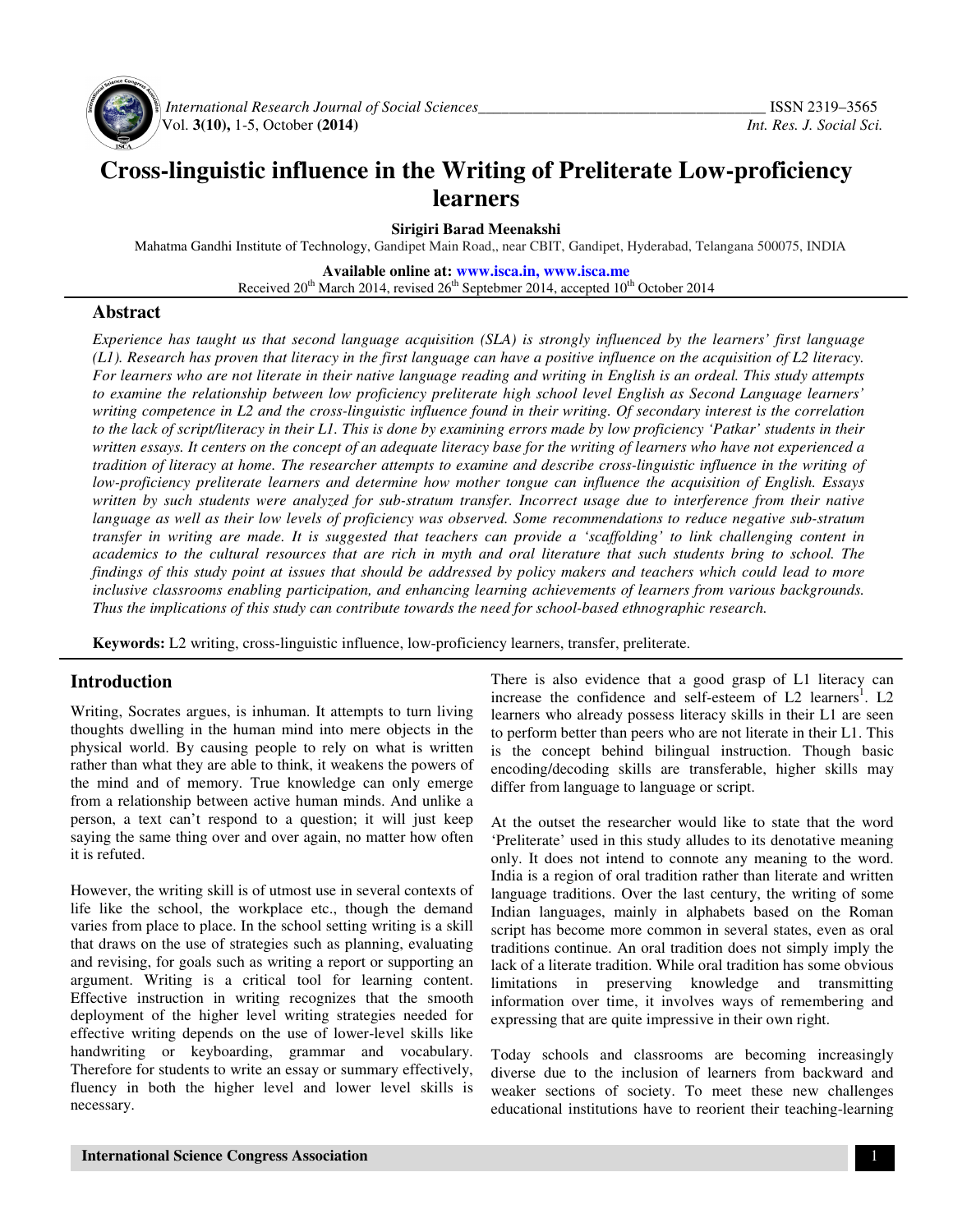practices so as to include and respond to the needs of learners from different social and linguistic backgrounds.

However, language can be a barrier to literacy. Becoming literate can be a challenging experience especially for preliterate learners who speak unwritten languages and are expected to read and write in a language they do not understand. It can be so frustrating that some learners just give up. If students are to learn, they must write. Writing well is not just an option for young people—it is a necessity. Along with reading comprehension, the writing skill is apredictor of academic success andabasic requirement for participation in civic life and in the global economy. Of the four basic English skills, writing is mostly considered difficult by the vast majority of English language learners. This is because this skill requires learners not only to master the English language system as the target language, but also to disentangle the interference of the different representation of the source language system in their language production.

This study was born from a deep concern on the below grade level writing performance exhibited by ninth class preliterate students and to find out the root problems underlying students' poor written production. Of the various issues underlying students' language processing competence, this study focuses on the identification of the syntactic and lexical conceptual structure in processing the source language to be the target language.

The effect of the grammar of the first language on the formation of the grammar of the second language has been reported by many scholars<sup>2,3</sup>. They associate the grammatical mistakes of second language with the grammar of the learner's first language. Report cases of grammatical mistakes encountered by Thai learners of English as a result of variation of expressing tense in both languages $4$ .

There have been very few studies that have examined school level preliterate learners. However no studies have addressed the grammatical transfer issue between 'Patkar' and English<sup>5</sup>. This paper aims at adding evidence about the effect of first language on mastering a second language and to fill this gap in linguistic studies of transfer. It will shed light on the problems which low proficiency disadvantaged learners encounter when writing in L2 (English).

**Theoretical framework:** The term "cross-linguistic influence" is commonly known as language transfer which has been defined as "the influence of the mother tongue on the learner's performance in and/or development of a given target language"<sup>6</sup>. It also includes the influence of any language known to the learner prior to learning the target language.

Transfer thus is a general term describing the carryover of previous performance or knowledge to subsequent learning. There are two major types of transfer: positive and negative.

Positive transfer occurs when a native form is used in the production of an L2 utterance, and it is also a part of the L2 norm. Here the role of transfer is facilitative. Negative transfer occurs when the L1 form used in L2 production is not a part of the L2 norm, and the resultant utterance is erroneous. Negative transfer (or interference) is inhibitive. Deviances can be categorised based on differentiation between 'competence' and 'performance'<sup>7</sup>. 'Mistakes' are performance-related deviances which can occur as a result of factors external to the competence of the speaker, such as tiredness or lack of concentration. Errors, on the other hand, are deviances caused by a lack of competence and are systematic<sup>8</sup>.

Language transfer can occur in the areas of syntax, lexis, pronunciation and/or discourse level. s "Sub-stratum transfer" is the influence of the first language  $(L1)$  on the second language (L2); and "borrowing transfer" the influence of L2 on the  $\text{L1}^9$ .

A learner already knows his/her mother tongue when learning a new (second/third) language and so makes an attempt to transfer the mother tongue. The transfer may prove to be justified because the structure of the two languages is similar as in the case of Telugu and Kannada – in that case we get 'positive transfer' or 'facilitation'; or it may prove unjustified because the structure of the two languages are different like English and Hindi – in that case we get 'negative transfer' or 'interference'.

This study focuses on negative transfer. Sub-stratum transfer is a strategy especially used by low proficiency students in their written work.

# **Methodology**

The participants of this study are learners from a community called the 'Patkars' in the state of Andhra Pradesh. They are referred to as the 'Pategars' in the state of Karnataka. The setting for this study was a large, urban, government aided school in the city of Hubli in the state of Karnataka in South India. The campus is located right in the middle of the city which houses the largest population of 'Patkar' speakers in one city, in the world. Because of the uniqueness of this city for this community it is essential to understand the sociocultural and linguistic dynamic that exists and why it was considered particularly appropriate for this type of study.

Maheshwar in Madhya Pradesh was the capital of their illustrious ancestor Sri Somavamsha Sahasrarjun, also known as Sahasra Bahu or Kartavira Arjun. Written accounts of Kartavira Arjun can be found in the Indian epics, the Mahabharata, the Ramayana and the Puranas. He was a devotee of Lord Dattatreya. Recent history is traced to Mandavgadh in Madhya Pradesh (modern name is Mandu). Written accounts confirm that Patkars were rulers of Mandu and successfully withstood constant Muslim invasions for centuries. There's a temple of Sri Somavamsha Sahasrarjun in Maheshwar, Madhya Pradesh,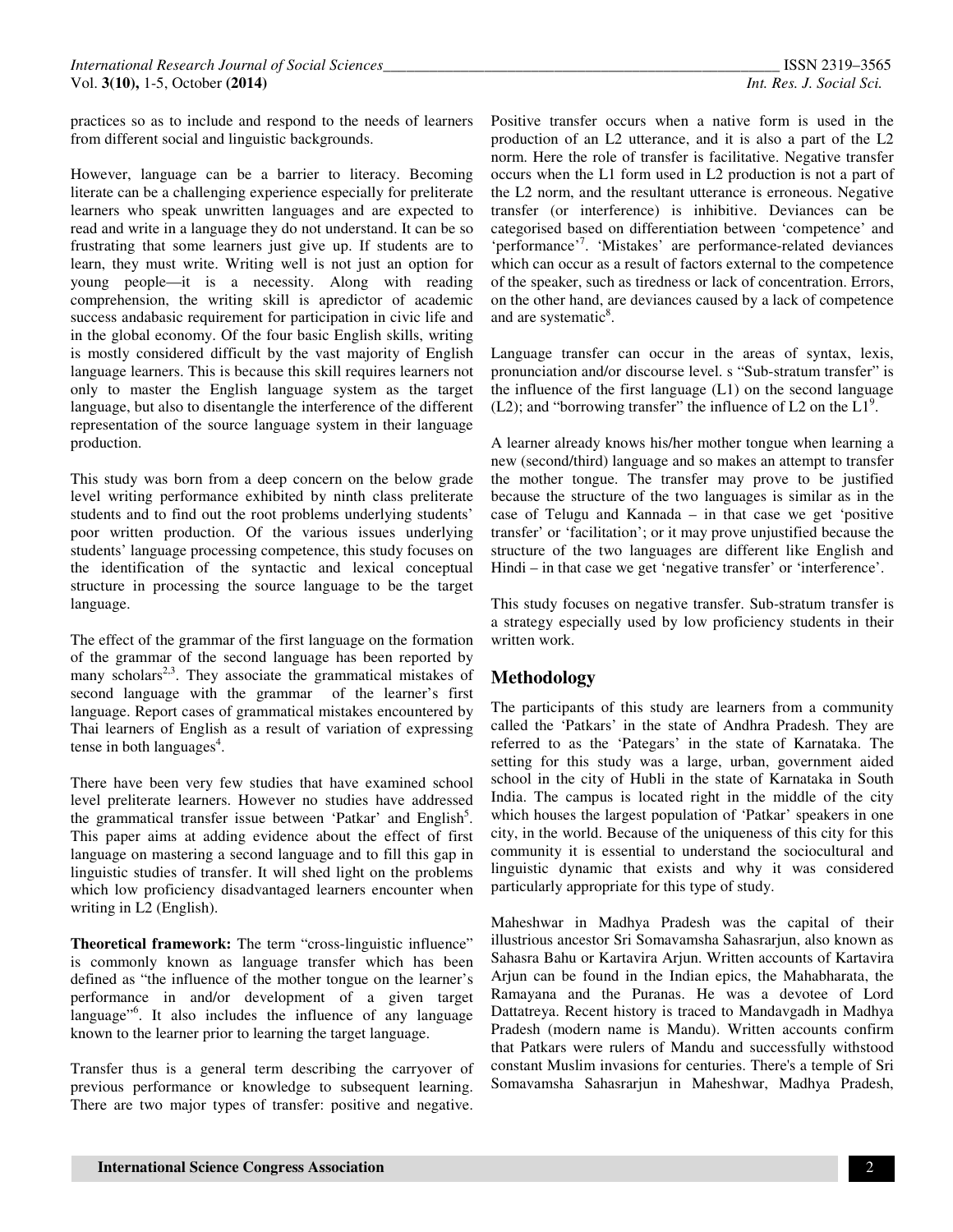dating back to the early  $2<sup>nd</sup>$  century. The temple was rebuilt in 13<sup>th</sup> century after withstanding Moghul attacks.

The subjects of the study comprised of a group of thirty seven low proficiency preliterate students studying in class 9 in this school. All of them were pursuing their schooling in the dominant state language Kannada as their medium of instruction. Their exposure to the English language was low at school and nil to minimal at home. These subjects were undergoing a General English course which was prescribed as part of their SSLC syllabus.

Because these children are not exposed to literacy events at home they start primary school with no awareness of the meaning or the uses of written language because of a lack of script in their language.It is a preliterate society with most of the problems peculiar to such societies. Repetition of classes and school drop-outs are common amongst these learners.

Students were given three writing tasks- first a guided writing activity where they were given questions and asked to write answers. Second they were made to write a paragraph in English with 'Myself' as a prompt. The third task involved the students writing an essay on a culturally familiar topic- Dasara. The students' written products were analyzed for negative substratum transfer in the areas of lexis, grammar and syntax produced.

#### **Results and Discussion**

**Findings:** On analyzing essays written by these learners several errors were noticed due to the interference from their native language and their low proficiency in the L2.

**Transfer of Structure:** Learners' preferences to transfer aspects of the L1 rather than use those of the target language is revealed. Here are some examples of the sentence units which contain errors and inconsistency in the transfer of structure.

#### **English L2 writing - Patkar L1**

Im house is live **How ghar um rhaoch**  I house in live My mother name is Renuka **Mara mai nu naav Renuka**  My mother 's name Renuka I very interest is school **Manne laiishtachesaalum**  I very like is school in Im brother is Ganesh **Maro bhai ganesh**  My brother ganesh Im house dajibanpeth **Maru ghar dajibanpeth um che** My house dajibanpethin is I home is very best**. Maru ghar chesabitichogot** My house is very best. I like flowers **any Manne ishta phoolokontabi**  I like flowers any

Errors were noticed in a failure to use the possessive 's'. This can be contributed to the formal and informal register used in their L1. '….nu' for informal '….aantaunu' for formal, which has led to the omission of the possessive altogether. It was also observed that syntax in most cases followed a prefabricated pattern.

My name is ………. My mother name is …….. My father name is …………. My brother name is …….. My school name is ……. My friend name is …………

**Markedness:** Marked forms relative to unmarked forms which are more basic, are special<sup>10</sup>. In the examples given above it can be seen that in Patkar, 'che' and 'che' are marked in comparison to the general English equivalent 'there is'. It is interesting to note that 'che' can be used to mean both 'there is' and 'I have'.

#### **Guided writing samples**

Do you live in a house or a flat? Yes live **in a house**. How many rooms are there? There are 4 rooms **in my house**. How much noise is there? There is yes noise **in my house**. Are there any good restaurants nearby? There are no good restaurants **in my house.**  How many theatres are there in your neighborhood? There are no theatres **in my house**. Is there any bus-stop near your home? Yes there is bus stop **in my home.** 

The examples given above are a sample to illustrate mother tongue influence on second language learning, specifically writing. It is rarely that teachers of English know about the linguistic background of their students. Sometimes the native language influence may be seen as an example of creative constructive. If teachers have some idea about the background of their learners it would be easy for them to help their students. Research has shown us that learners from all linguistic, ethnic, cultural and socio-economic backgrounds come to school with already constructed knowledge about their home language and culture. This can be used as a framework to build new knowledge.

Using multi-cultural examples to illustrate academic concepts and ideas can help in improving instructional quality in such classrooms. Such strategies can enable better learning to happen,incorporating diversity into the heart of teaching. It can also improve academic achievement by linking school knowledge to their lived experiences.

For successful inclusive education early intervention goes a long way. It is important for the government to organize teacher training which ensures that all teachers are qualified to adapt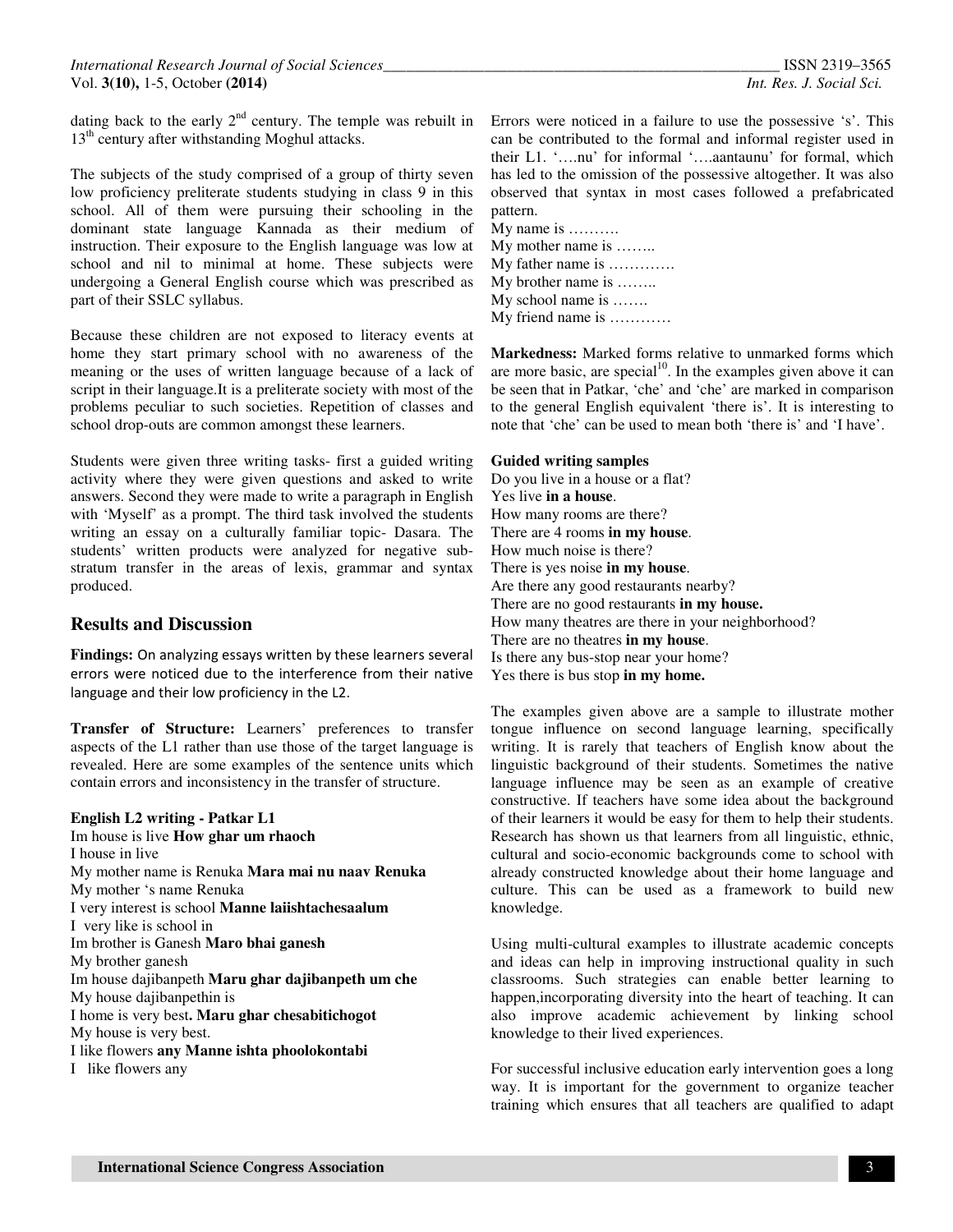their teaching to individual learners' needs. It is imperative for teachers to regard learners as the principal stakeholders in their profession and direct all their efforts to meet the needs of their learners.

To understand sub-stratum transfer, besides understanding the structural as well as the non-structural factors, it is necessary to have an understanding of cultural beliefs and values of the writers. The writing produced by low proficiency English language learners can sometimes e incomprehensibletoreaders who are not familiar with the culture of the writer. As a result of which the reader may not be successful in interpreting the meaning ascribed by the writer. In this particular case it was possible to understand the sub-stratum transfer resorted to by the learners because the researcher was familiar with the culture of the writers.

**Discussion:** The study employed qualitative methods to gain information about 'Patkar' students' L2 writing competence and their transfer. That L1 transfer is the source of errors is hard to dispute. The results of the study showed a strong correlation between L2 writing competence and sub-stratum transfer.

Educators need to know what happens in the world of the children with whom they work. They need to know the universe of their dreams, the language with which they skillfully defend themselves from the aggressiveness of their world, what they know independently of the school, and how they know  $it<sup>11</sup>$ .

14 among many other scholars emphasize this point and states that "teacher may become more effective through a consideration of differences between languages and between cultures". An English teacher aware of L1–based transfer errors, for example, will be able to pinpoint problems of students better.

Like all new Englishes the English writing of the participants of this study exhibits the effect of grammatical restructuring as a result of contact with both the mother tongue, Patkar and the dominant regional language, Kannada. The different representations of expressions between Patkar and English have indeed influenced the students' way of transferring their ideas in their written production. The data analysis on the selected sentence units shows that all the sentences taken as the unit of sampling in this study are greatly influenced by the system in Patkar language as the students' source language. The pragmatic and semantic meanings, the lexical and syntactic structure of the sentences portray the linear language transfer. Therefore, some ways to solve this problem must be part of the future improvement plans.

The researcher makes some recommendations to reduce learners' use of negative sub-stratum transfer in their writing. They are that: i. Not just language teachers, but all subject teachers also should emphasize accuracy in addition to proficiency. ii. While writing learners should be encouraged to

think in the target language rather than in their mother tongue. iii. Teacher-student conferencing and feedback should be part of regular formative assessment practices. iv. The habit of reading and listening to Standard English should be formed and the need for the same stressed along with both speaking and writing in English often to gain control over language. v. Teachers' awareness of students who do not take active roles in class and ability to include them should be raised.

Teaching methods have to be adapted to the diversity in classrooms so that they can compensate for the children's differences at the outset of their school career. Student performance in the classroom is highly correlated with not just cognitive factors but also family, socioeconomic, community and other environmental factors. Therefore no single solution will solve the problem. Improving home and community environments would clearly help, but it is not easy. Especially where learners come from communities where the native language is endangered, it is not even desirable to try to control them.

Children who grow up in a socially and linguistically disadvantaged context often lack the language skills required to function in society in the way that society expects them to. Low literacy skills are often observed. A lack of proficiency in the school language makes it difficult for students to actively participate and some students avoid writing because they realize that they make a lot of errors. Such students must be given the best possible opportunity at school to acquire the language skills. This means more than just teaching the relevant vocabulary, syntactic constructions and pronunciation but providing a lot of opportunities to practice. Teachers can provide a "scaffolding" that links the academically challenging content to the cultural resources that are rich in myth and oral literature which such students bring to school. More than anything else teachers need to be personally committed to achieving equity for all students and believe that they are capable of making a difference in their students' learning.

Early intervention is an important principle for successful inclusive education**.** It is thus important that the government organizes teacher training so as to ensure that all teachers are properly equipped with pedagogical qualifications for adaptation of teaching to the individual learners' needs. It is imperative for teachers to regard learners as the focal point of all activities and efforts taken to adopt policies that effectively meet their needs.

## **Conclusion**

This study states that knowledge of sub-stratum transfer is a useful aid to effective teaching and learning of the second language which will enable teachers to identify the problems encountered by students in their writing. This knowledge will help them deal effectively in certain areas of teaching at least.